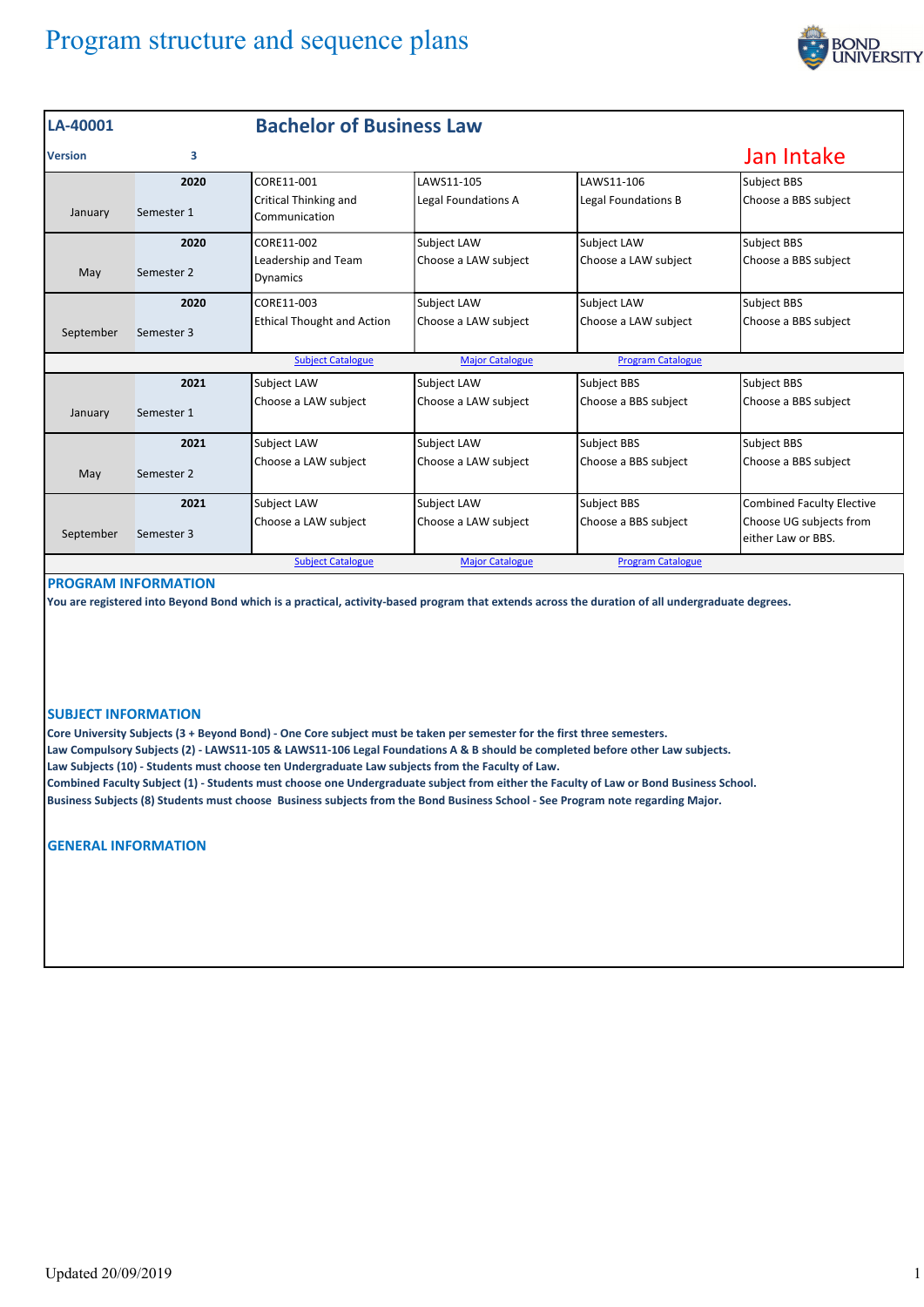# Program structure and sequence plans



| LA-40001       |            | <b>Bachelor of Business Law</b>        |                        |                          |                                               |
|----------------|------------|----------------------------------------|------------------------|--------------------------|-----------------------------------------------|
| <b>Version</b> | 3          |                                        |                        |                          | May Intake                                    |
|                | 2020       | CORE11-001                             | LAWS11-105             | LAWS11-106               | Subject BBS                                   |
| May            | Semester 1 | Critical Thinking and<br>Communication | Legal Foundations A    | Legal Foundations B      | Choose a BBS subject                          |
|                | 2020       | CORE11-002                             | Subject LAW            | Subject LAW              | Subject BBS                                   |
| September      | Semester 2 | Leadership and Team<br><b>Dynamics</b> | Choose a LAW subject   | Choose a LAW subject     | Choose a BBS subject                          |
|                | 2021       | CORE11-003                             | Subject LAW            | Subject LAW              | Subject BBS                                   |
| January        | Semester 3 | <b>Ethical Thought and Action</b>      | Choose a LAW subject   | Choose a LAW subject     | Choose a BBS subject                          |
|                |            | <b>Subject Catalogue</b>               | <b>Major Catalogue</b> | <b>Program Catalogue</b> |                                               |
|                | 2021       | <b>Subject LAW</b>                     | Subject LAW            | <b>Subject BBS</b>       | Subject BBS                                   |
| May            | Semester 1 | Choose a LAW subject                   | Choose a LAW subject   | Choose a BBS subject     | Choose a BBS subject                          |
|                | 2021       | Subject LAW                            | <b>Subject LAW</b>     | <b>Subject BBS</b>       | Subject BBS                                   |
| September      | Semester 2 | Choose a LAW subject                   | Choose a LAW subject   | Choose a BBS subject     | Choose a BBS subject                          |
|                | 2022       | Subject LAW                            | Subject LAW            | <b>Subject BBS</b>       | <b>Combined Faculty Elective</b>              |
| January        | Semester 3 | Choose a LAW subject                   | Choose a LAW subject   | Choose a BBS subject     | Choose UG subjects from<br>either Law or BBS. |
|                |            | <b>Subject Catalogue</b>               | <b>Major Catalogue</b> | <b>Program Catalogue</b> |                                               |

## **PROGRAM INFORMATION**

**You are registered into Beyond Bond which is a practical, activity‐based program that extends across the duration of all undergraduate degrees.** 

### **SUBJECT INFORMATION**

**Core University Subjects (3 + Beyond Bond) ‐ One Core subject must be taken per semester for the first three semesters. Law Compulsory Subjects (2) ‐ LAWS11‐105 & LAWS11‐106 Legal Foundations A & B should be completed before other Law subjects. Law Subjects (10) ‐ Students must choose ten Undergraduate Law subjects from the Faculty of Law. Combined Faculty Subject (1) ‐ Students must choose one Undergraduate subject from either the Faculty of Law or Bond Business School. Business Subjects (8) Students must choose Business subjects from the Bond Business School ‐ See Program note regarding Major.** 

**GENERAL INFORMATION**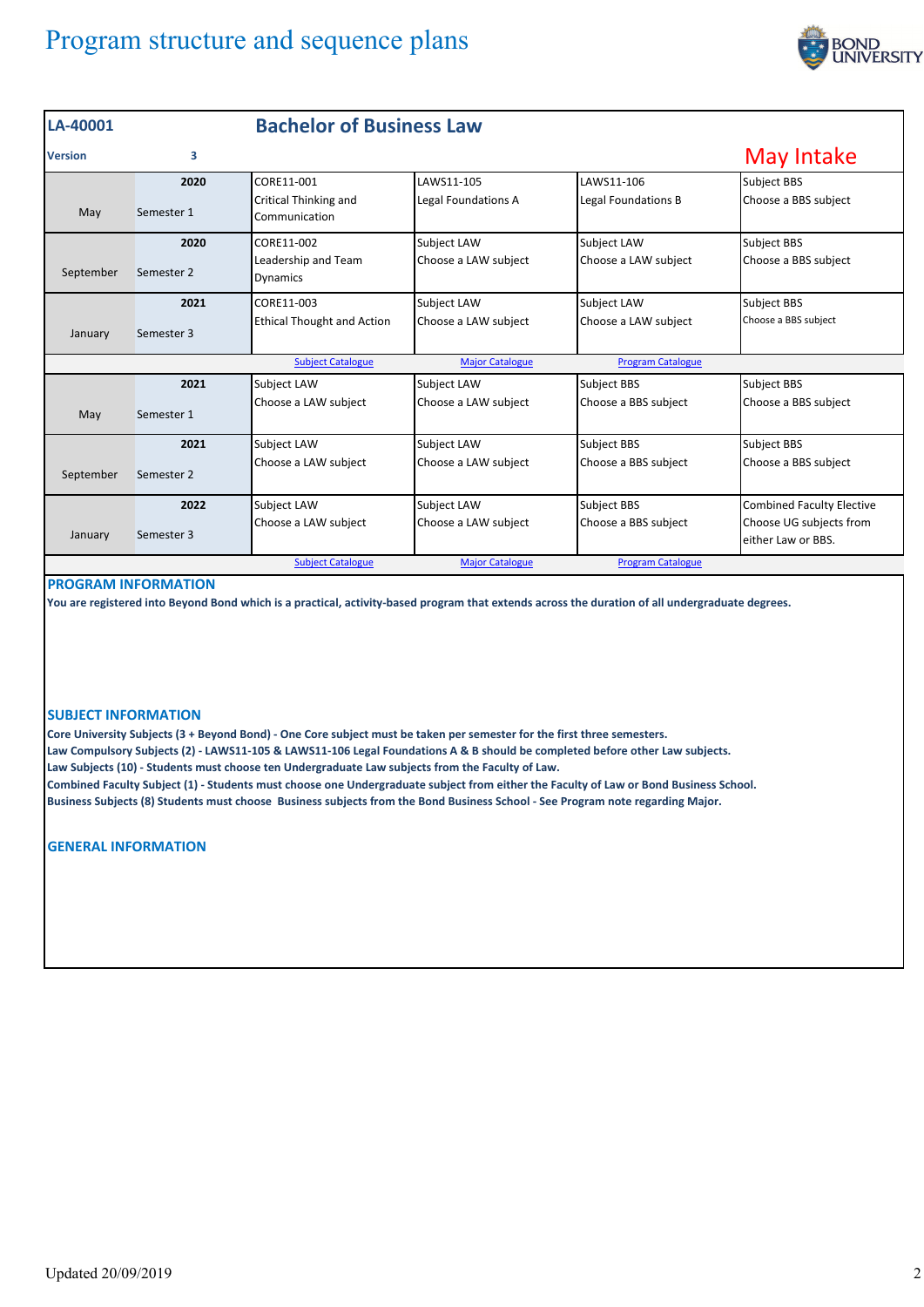# Program structure and sequence plans



| LA-40001       |            | <b>Bachelor of Business Law</b>               |                        |                          |                                               |
|----------------|------------|-----------------------------------------------|------------------------|--------------------------|-----------------------------------------------|
| <b>Version</b> | 3          |                                               |                        |                          | Sep Intake                                    |
|                | 2020       | CORE11-001                                    | LAWS11-105             | LAWS11-106               | Subject BBS                                   |
| September      | Semester 1 | <b>Critical Thinking and</b><br>Communication | Legal Foundations A    | Legal Foundations B      | Choose a BBS subject                          |
|                | 2021       | CORE11-002                                    | Subject LAW            | Subject LAW              | Subject BBS                                   |
| January        | Semester 2 | Leadership and Team<br><b>Dynamics</b>        | Choose a LAW subject   | Choose a LAW subject     | Choose a BBS subject                          |
|                | 2021       | CORE11-003                                    | Subject LAW            | Subject LAW              | Subject BBS                                   |
| May            | Semester 3 | <b>Ethical Thought and Action</b>             | Choose a LAW subject   | Choose a LAW subject     | Choose a BBS subject                          |
|                |            | <b>Subject Catalogue</b>                      | <b>Major Catalogue</b> | <b>Program Catalogue</b> |                                               |
|                | 2021       | <b>Subject LAW</b>                            | Subject LAW            | <b>Subject BBS</b>       | Subject BBS                                   |
| September      | Semester 1 | Choose a LAW subject                          | Choose a LAW subject   | Choose a BBS subject     | Choose a BBS subject                          |
|                | 2022       | <b>Subject LAW</b>                            | Subject LAW            | <b>Subject BBS</b>       | Subject BBS                                   |
| January        | Semester 2 | Choose a LAW subject                          | Choose a LAW subject   | Choose a BBS subject     | Choose a BBS subject                          |
|                | 2022       | <b>Subject LAW</b>                            | Subject LAW            | <b>Subject BBS</b>       | <b>Combined Faculty Elective</b>              |
| May            | Semester 3 | Choose a LAW subject                          | Choose a LAW subject   | Choose a BBS subject     | Choose UG subjects from<br>either Law or BBS. |
|                |            | <b>Subject Catalogue</b>                      | <b>Major Catalogue</b> | <b>Program Catalogue</b> |                                               |

### **PROGRAM INFORMATION**

**You are registered into Beyond Bond which is a practical, activity‐based program that extends across the duration of all undergraduate degrees.** 

#### **SUBJECT INFORMATION**

**Core University Subjects (3 + Beyond Bond) ‐ One Core subject must be taken per semester for the first three semesters. Law Compulsory Subjects (2) ‐ LAWS11‐105 & LAWS11‐106 Legal Foundations A & B should be completed before other Law subjects. Law Subjects (10) ‐ Students must choose ten Undergraduate Law subjects from the Faculty of Law. Combined Faculty Subject (1) ‐ Students must choose one Undergraduate subject from either the Faculty of Law or Bond Business School. Business Subjects (8) Students must choose Business subjects from the Bond Business School ‐ See Program note regarding Major.** 

**GENERAL INFORMATION**